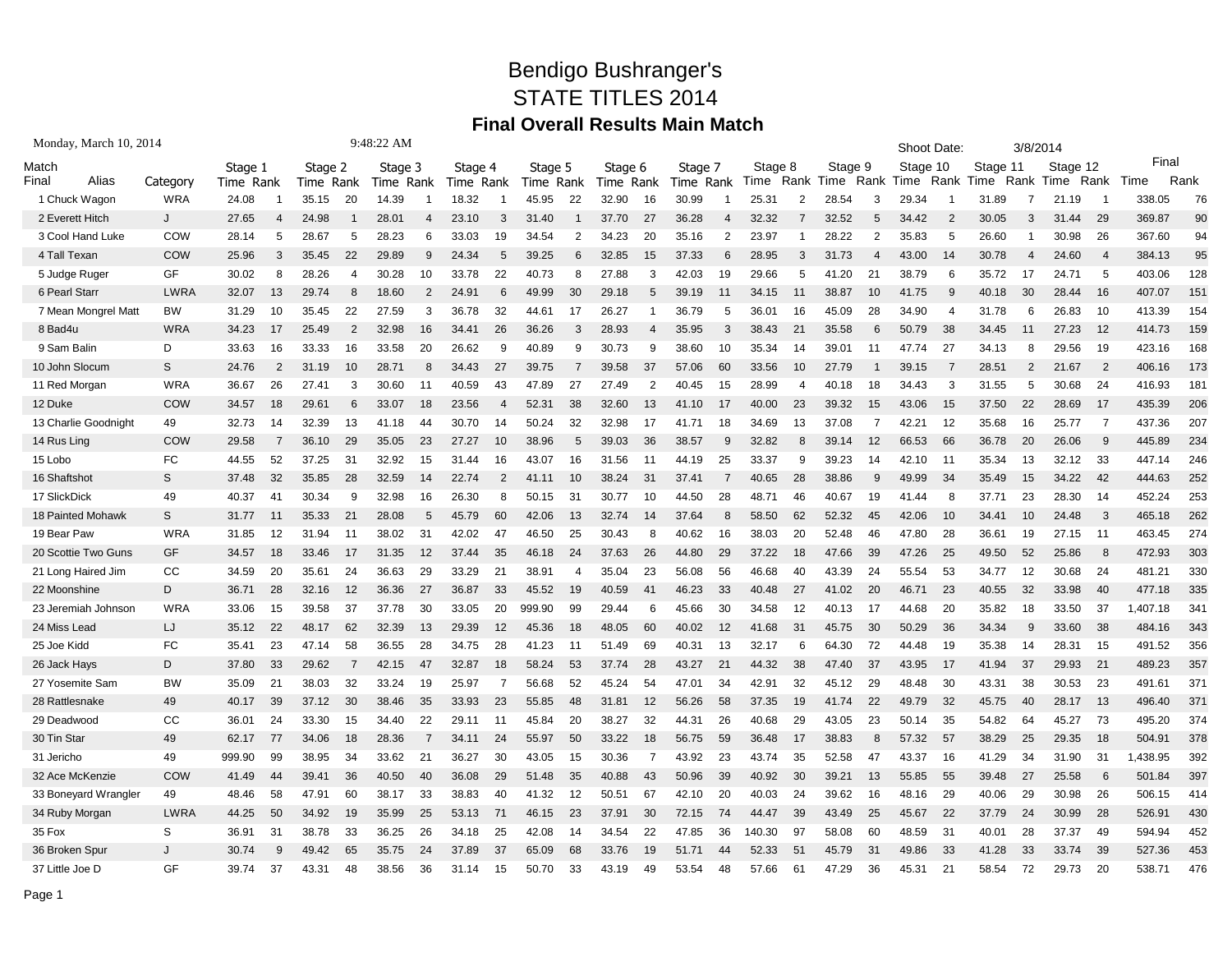## Bendigo Bushranger's STATE TITLES 2014 **Final Overall Results Main Match**

| Monday, March 10, 2014    |               |           |     |           |    | 9:48:23 AM |    |           |    |           |                |           |    |           |    |         |      |         |    | Shoot Date: |      |          | 3/8/2014 |          |      |          |      |  |
|---------------------------|---------------|-----------|-----|-----------|----|------------|----|-----------|----|-----------|----------------|-----------|----|-----------|----|---------|------|---------|----|-------------|------|----------|----------|----------|------|----------|------|--|
| Match                     |               | Stage 1   |     | Stage 2   |    | Stage 3    |    | Stage 4   |    | Stage 5   |                | Stage 6   |    | Stage 7   |    | Stage 8 |      | Stage 9 |    | Stage 10    |      | Stage 11 |          | Stage 12 |      | Final    |      |  |
| Alias<br>Final            | Category      | Time Rank |     | Time Rank |    | Time Rank  |    | Time Rank |    | Time Rank |                | Time Rank |    | Time Rank |    | Time    | Rank | Time    |    | Rank Time   | Rank | Time     | Rank     | Time     | Rank | Time     | Rank |  |
| 38 Walker                 | <b>GF</b>     | 36.75     | -29 | 49.44     | 66 | 42.43      | 48 | 43.86     | 53 | 49.37     | 29             | 35.10     | 24 | 47.07     | 35 | 51.96   | 50   | 51.04   | 43 | 44.42       | 18   | 48.28    | 50       | 32.37    | -34  | 532.09   | 479  |  |
| 39 Rus Ler                | 49            | 37.97     | 34  | 46.16     | 56 | 41.26      | 45 | 49.68     | 65 | 45.86     | 2 <sup>1</sup> | 38.80     | 34 | 55.63     | 54 | 40.44   | 26   | 47.12   | 33 | 51.51       | 39   | 37.37    | 21       | 41.86    | 59   | 533.66   | 487  |  |
| 40 JayBird                | L49           | 40.71     | 42  | 33.27     | 14 | 44.65      | 54 | 42.42     | 48 | 52.19     | 37             | 38.88     | 35 | 44.32     | 27 | 50.79   | 49   | 47.15   | 34 | 53.33       | 47   | 60.14    | 74       | 31.52    | 30   | 539.37   | 491  |  |
| 41 Stan Wellback          | СC            | 36.57     | 25  | 44.87     | 52 | 51.78      | 68 | 32.48     | 17 | 50.97     | 34             | 43.77     | 51 | 57.18     | 61 | 44.12   | 37   | 47.17   | 35 | 55.09       | 50   | 48.03    | 48       | 37.42    | 51   | 549.45   | 529  |  |
| 42 Old Grizzly            | S             | 36.69     | 27  | 39.93     | 39 | 39.92      | 38 | 36.90     | 34 | 67.00     | 70             | 41.00     | 44 | 56.10     | 57 | 52.73   | 53   | 49.74   | 41 | 51.87       | 43   | 40.47    | 31       | 38.39    | 53   | 550.74   | 530  |  |
| 43 Ranger                 | CC            | 39.80     | 38  | 41.95     | 43 | 47.58      | 65 | 38.08     | 38 | 55.29     | 47             | 45.91     | 56 | 43.69     | 22 | 49.77   | 48   | 43.70   | 26 | 59.52       | 61   | 41.85    | 36       | 40.09    | 56   | 547.23   | 536  |  |
| 44 Mad Dog Pearce         | <sub>CC</sub> | 28.14     | 5   | 999.00    | 98 | 43.07      | 51 | 41.79     | 45 | 60.26     | 58             | 999.00    | 98 | 40.38     | 14 | 35.42   | 15   | 81.13   | 85 | 42.26       | 13   | 46.00    | 41       | 30.26    | 22   | 2,446.71 | 545  |  |
| 45 Tony Diablo            | D             | 38.72     | 35  | 47.97     | 61 | 44.94      | 55 | 30.45     | 13 | 68.10     | 72             | 49.06     | 63 | 44.11     | 24 | 62.10   | 71   | 48.08   | 40 | 50.51       | 37   | 47.05    | 46       | 34.03    | 41   | 565.12   | 558  |  |
| 46 Chuckles               | ES            | 51.19     | 63  | 44.37     | 50 | 39.98      | 39 | 39.01     | 42 | 54.74     | 45             | 37.81     | 29 | 53.13     | 47 | 40.16   | 25   | 59.44   | 63 | 54.57       | 49   | 52.94    | 61       | 36.66    | 47   | 564.00   | 560  |  |
| 47 Sunrise Ned            | GF            | 40.80     | 43  | 35.77     | 27 | 45.31      | 56 | 54.55     | 76 | 52.04     | 36             | 38.42     | 33 | 51.17     | 41 | 48.44   | 44   | 56.72   | 57 | 51.65       | 40   | 67.21    | 81       | 32.81    | 35   | 574.89   | 569  |  |
| 48 Pilgrim                | ES            | 54.20     | 67  | 57.20     | 79 | 40.68      | 41 | 51.74     | 69 | 55.96     | 49             | 36.73     | 25 | 46.22     | 32 | 62.83   | 73   | 52.69   | 48 | 47.59       | 26   | 41.33    | 35       | 31.98    | 32   | 579.15   | 576  |  |
| 49 Cheyenne Jack          | L49           | 43.76     | 48  | 39.24     | 35 | 40.79      | 43 | 45.52     | 59 | 56.61     | 51             | 49.88     | 66 | 51.19     | 42 | 54.08   | 57   | 50.96   | 42 | 51.77       | 42   | 45.07    | 39       | 41.97    | 60   | 570.84   | 584  |  |
| 50 Hoss Doyle             | S.            | 38.92     | 36  | 59.75     | 81 | 38.44      | 34 | 44.16     | 55 | 69.14     | 73             | 41.36     | 46 | 52.21     | 46 | 39.74   | 22   | 51.38   | 44 | 57.64       | 58   | 38.84    | 26       | 42.86    | 64   | 574.44   | 585  |  |
| 51 Cactus                 | 49            | 52.85     | 64  | 45.52     | 53 | 42.07      | 46 | 37.63     | 36 | 58.73     | 55             | 39.87     | 39 | 53.83     | 49 | 63.74   | 74   | 45.01   | 27 | 55.51       | 52   | 46.53    | 44       | 37.39    | 50   | 578.68   | 589  |  |
| 52 Miss Fire              | L49           | 57.65     | 71  | 47.09     | 57 | 46.39      | 61 | 44.16     | 55 | 48.81     | 28             | 45.72     | 55 | 55.96     | 55 | 44.00   | 36   | 53.57   | 49 | 52.14       | 46   | 56.09    | 66       | 35.54    | 46   | 587.12   | 625  |  |
| 53 Pot Shot Pete          | <b>BW</b>     | 36.80     | 30  | 39.82     | 38 | 47.07      | 63 | 47.64     | 63 | 63.62     | 64             | 41.01     | 45 | 61.36     | 65 | 47.82   | 41   | 56.01   | 55 | 60.32       | 62   | 51.56    | 58       | 35.30    | 45   | 588.33   | 629  |  |
| 54 Pat Garrett            | GF            | 42.65     | 47  | 44.84     | 51 | 45.38      | 57 | 42.85     | 49 | 52.47     | 39             | 71.45     | 85 | 46.04     | 31 | 43.43   | 33   | 65.39   | 76 | 58.55       | 59   | 63.52    | 78       | 33.36    | 36   | 609.93   | 641  |  |
| 55 Miss Mollie            | <b>LWRA</b>   | 47.25     | 57  | 44.32     | 49 | 61.39      | 81 | 41.81     | 46 | 54.71     | 43             | 43.36     | 50 | 55.37     | 52 | 48.06   | 42   | 53.67   | 51 | 53.71       | 48   | 59.24    | 73       | 39.73    | 55   | 602.62   | 647  |  |
| 56 Broken Knee            | cc            | 46.39     | 55  | 35.66     | 25 | 42.87      | 50 | 43.90     | 54 | 64.47     | 67             | 41.58     | 47 | 64.47     | 69 | 48.44   | 44   | 60.89   | 67 | 55.88       | 56   | 48.13    | 49       | 43.92    | 67   | 596.60   | 650  |  |
| 57 Dallas Roarke          | <b>LWRA</b>   | 57.42     | 70  | 41.84     | 42 | 43.38      | 52 | 49.74     | 66 | 60.29     | 59             | 40.69     | 42 | 50.71     | 38 | 52.71   | 52   | 55.98   | 54 | 77.03       | 81   | 49.66    | 53       | 34.22    | 42   | 613.67   | 651  |  |
| 58 Jay West               | <b>WRA</b>    | 59.29     | 75  | 46.13     | 55 | 45.78      | 59 | 40.89     | 44 | 47.15     | 26             | 46.21     | 57 | 55.53     | 53 | 53.89   | 56   | 46.73   | 32 | 97.18       | -91  | 46.35    | 43       | 42.16    | 62   | 627.29   | 653  |  |
| 59 Squints                | ES            | 48.91     | 60  | 35.70     | 26 | 46.26      | 60 | 38.92     | 41 | 60.78     | 60             | 58.06     | 76 | 50.57     | 37 | 48.31   | 43   | 60.67   | 66 | 47.17       | 24   | 89.29    | 89       | 44.77    | 71   | 629.41   | 653  |  |
| 60 Pinkerton              | ES            | 55.18     | 68  | 48.37     | 64 | 40.68      | 41 | 47.48     | 62 | 58.58     | 54             | 40.27     | 40 | 64.12     | 68 | 53.87   | 55   | 47.58   | 38 | 55.74       | 54   | 48.35    | 51       | 44.28    | 69   | 604.50   | 664  |  |
| 61 Tumble Weed            | J             | 43.79     | 49  | 41.99     | 44 | 54.23      | 75 | 44.84     | 57 | 55.24     | 46             | 42.37     | 48 | 51.13     | 40 | 43.58   | 34   | 65.17   | 74 | 73.94       | 75   | 63.18    | 77       | 42.69    | 63   | 622.15   | 682  |  |
| 62 Mister Longcolt        | <b>BW</b>     | 57.23     | 69  | 42.89     | 46 | 48.13      | 67 | 36.33     | 31 | 54.44     | 42             | 49.81     | 65 | 63.14     | 67 | 54.10   | 58   | 53.73   | 52 | 55.09       | 50   | 57.40    | 67       | 44.58    | 70   | 616.87   | 684  |  |
| 63 Grizzly Grumps         | S             | 60.96     | 76  | 43.06     | 47 | 44.49      | 53 | 58.50     | 81 | 53.67     | 40             | 34.44     | 21 | 51.54     | 43 | 62.22   | 72   | 62.05   | 70 | 51.97       | 45   | 54.88    | 65       | 45.16    | 72   | 622.94   | 685  |  |
| 64 Murky Mick             | S             | 71.97     | 84  | 40.15     | 40 | 52.16      | 69 | 38.30     | 39 | 60.81     | 61             | 39.77     | 38 | 57.28     | 62 | 61.74   | 70   | 59.61   | 64 | 51.68       | 41   | 58.06    | 69       | 40.15    | 57   | 631.68   | 694  |  |
| 65 Fargo Wells            | CC            | 44.39     | 51  | 50.15     | 68 | 53.29      | 72 | 48.18     | 64 | 54.72     | 44             | 58.17     | 77 | 54.42     | 51 | 61.50   | 69   | 61.05   | 68 | 51.92       | 44   | 46.84    | 45       | 36.81    | 48   | 621.44   | 701  |  |
| 66 Sambucca Kid           | ES            | 50.08     | 62  | 50.63     | 69 | 38.78      | 37 | 45.34     | 58 | 59.53     | 56             | 48.90     | 62 | 52.18     | 45 | 54.25   | 59   | 69.21   | 78 | 75.31       | 77   | 46.04    | 42       | 45.82    | 75   | 636.07   | 720  |  |
| 67 Sassy Belle            | LWRA          | 49.06     | 61  | 51.96     | 71 | 48.05      | 66 | 54.97     | 77 | 61.40     | 62             | 44.13     | 52 | 53.88     | 50 | 52.81   | 54   | 58.29   | 61 | 61.84       | 63   | 50.60    | 55       | 40.88    | 58   | 627.87   | 730  |  |
| 68 Spencer Carbine        | S             | 65.75     | 79  | 57.03     | 78 | 54.94      | 77 | 42.98     | 50 | 71.42     | 75             | 44.35     | 53 | 60.44     | 63 | 49.29   | 47   | 58.94   | 62 | 76.60       | 80   | 50.87    | 56       | 39.29    | 54   | 671.90   | 774  |  |
| 69 Jack Nibbs             | 49            | 41.75     | 45  | 40.92     | 41 | 42.72      | 49 | 68.60     | 86 | 66.78     | 69             | 71.57     | 86 | 81.18     | 84 | 60.84   | 66   | 60.27   | 65 | 73.52       | 73   | 52.08    | 59       | 42.10    | 61   | 702.33   | 784  |  |
| 70 HL Hunley              | cc            | 44.99     | 53  | 47.15     | 59 | 47.37      | 64 | 56.80     | 79 | 53.97     | 41             | 48.11     | 61 | 74.13     | 77 | 55.00   | 60   | 74.39   | 83 | 63.86       | 64   | 58.05    | 68       | 50.86    | 81   | 674.68   | 790  |  |
| 71 Blazzin Hobby          | COW           | 42.53     | 46  | 42.13     | 45 | 38.02      | 31 | 53.57     | 73 | 69.51     | -74            | 61.82     | 81 | 78.79     | 82 | 58.73   | 63   | 999.90  | 99 | 68.65       | 68   | 80.85    | 87       | 34.45    | 44   | 1,628.95 | 793  |  |
| 72 Scotchman              | 49            | 45.34     | 54  | 51.22     | 70 | 45.64      | 58 | 53.47     | 72 | 64.17     | 66             | 46.67     | 58 | 78.70     | 81 | 64.08   | 75   | 61.61   | 69 | 73.86       | 74   | 49.88    | 54       | 43.69    | 66   | 678.33   | 797  |  |
| 73 Deputy Sheriff Charlie | S             | 58.60     | 74  | 48.20     | 63 | 66.15      | 85 | 51.15     | 68 | 59.87     | 57             | 46.83     | 59 | 71.26     | 73 | 61.31   | 68   | 56.09   | 56 | 64.76       | 65   | 53.28    | 62       | 51.08    | 82   | 688.58   | 812  |  |
| 74 The Caretaker          | ES            | 75.24     | 87  | 45.60     | 54 | 54.40      | 76 | 43.39     | 51 | 64.15     | 65             | 55.22     | 74 | 73.16     | 76 | 70.10   | 79   | 65.34   | 75 | 58.89       | 60   | 52.48    | 60       | 43.17    | 65   | 701.14   | 822  |  |